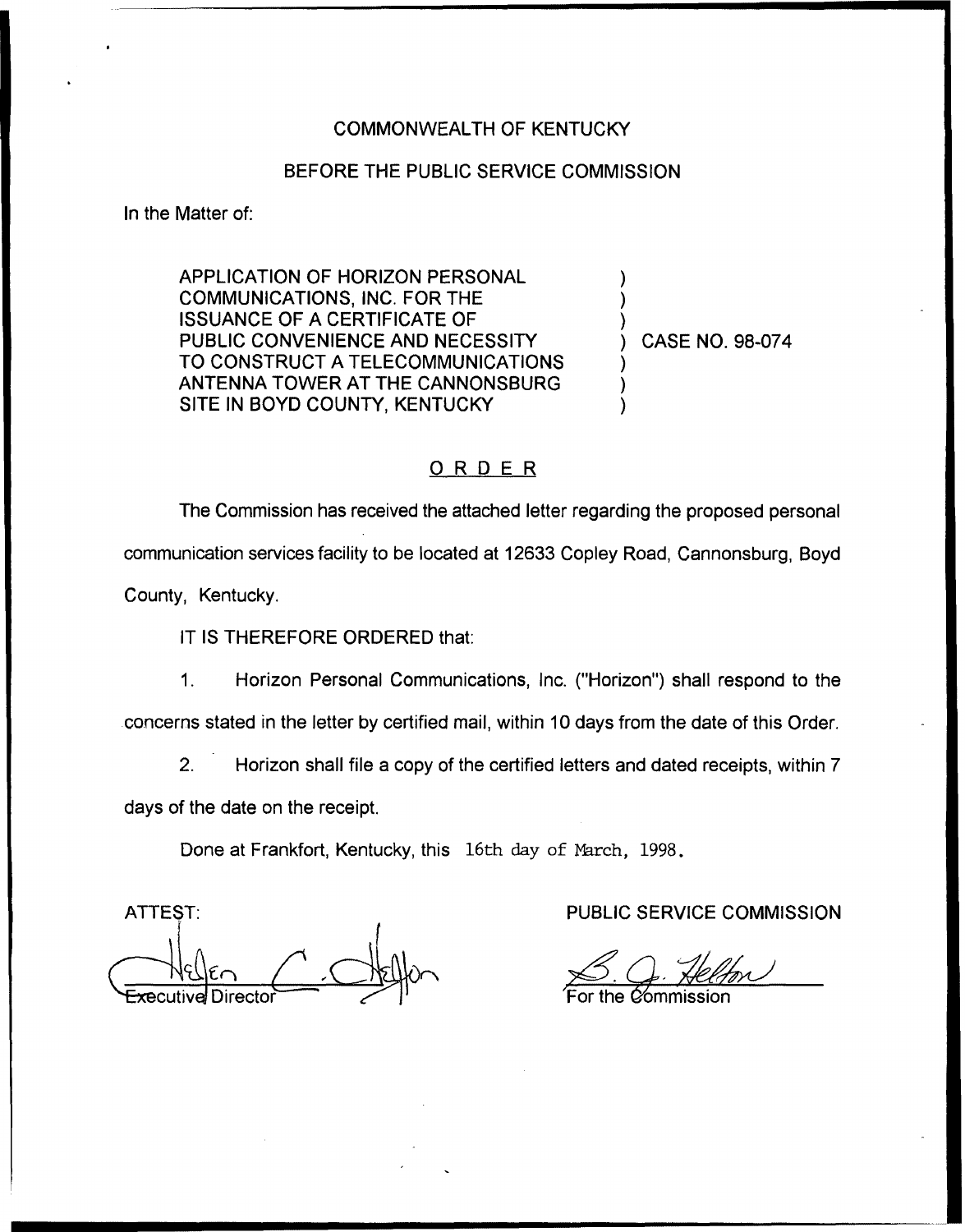Datson<br>RECEIVED

MAR 0 6 1998

PUBLIC SERVICE **COMMISSION** 

MARCH 4, 1998

EXECUTIVE DIRECTOR'S OFFICE PUBLIC SERVICE COMMISSION OF KY P.O. BOX 615 FRANKFORT, KY 40602

DEAR DIRECTOR HELTON:

THIS LETTER IS WRITTEN TO YOU IN REGARDS TO CASE NO. 98-074. I SEEK YOUR ASSISTANCE IN THE INTERVENTION OF A PROPOSED COMMUNICATIONS TOWER WHICH IS TO BE BUILT WITHIN "CRYING DISTANCE" OF MY HOME.

MY CONCERNS INCLUDE THE LOWERING OF PROPERTY VALUES, THE INTERFERENCE OF COMMUNICATION SIGNALS, AND THE UNKNOWN HEALTH HAZARDS TO MY YOUNG CHILDREN, MY HUSBAND, AND MYSELF.

THE LOCATION MAP IS INCORRECT. FOR EXAMPLE, THE CHURCH IS IN THE WRONG LOCATION AND FOUR RESIDENTIAL HOMES AND A LARGE APARTMENT COMPLEX HAVE BEEN EXCLUDED. I AM SURE <sup>A</sup> MORE REMOTE SITE FOR THE TOWER CAN BE FOUND. THERE ARE HUNDREDS OF MOUNTAINS IN BOYD COUNTY.

PLEASE BE AWARE THE SURROUNDING PROPERTY OWNERS ARE UPSET AND NEED TO BE ADVISED AS TO OUR NEXT COURSE OF ACTION.

SINCERELY,<br>Kelly L. ackuser

KELLY L. ACKERSON FORMERLY: KELLY L. WILLIAMSON PROPERTY OWNER

> 12826 COPLEY ROAD ASHLAND, KY 41102 (606) 928-5569